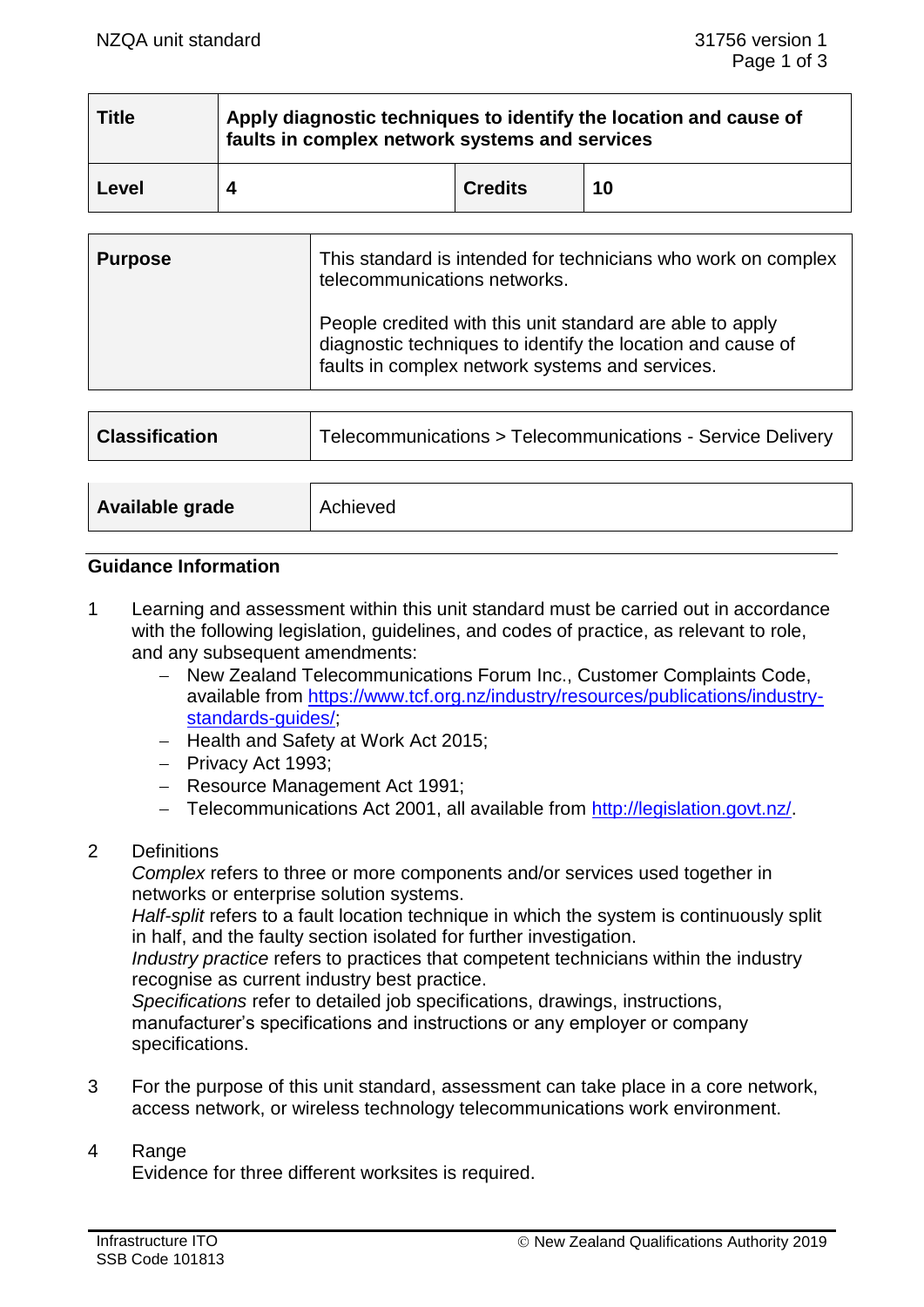# **Outcomes and performance criteria**

# **Outcome 1**

Apply diagnostic techniques to identify the location and cause of faults in complex network systems and services.

## **Performance criteria**

- 1.1 Diagnostic techniques are applied to locate faults on the network in accordance with industry practice.
	- Range techniques may include but are not limited to  $-$  observation, simulation, measurement, identification of function loss, comparison, and previous fault data including frequency of occurrence, manufacturers' documentation and diagnostic data, maintenance records, trending, built-in diagnostics, alarm priority, comparison with commissioning results.
- 1.2 Faulty sub-systems on the network are identified in accordance with industry practice.

Range evaluation of performance tests, use of built-in test equipment and diagnostic tools, systematic testing, isolation of subsystems.

- 1.3 Faulty components on the network are identified in accordance with industry practice.
	- Range systematic testing, half-split, loop back, transposition.
- 1.4 External causes of a given fault and their solutions are identified and recorded in accordance with specifications.

Range faults may include but are not limited to − mechanical versus electrical, control circuit versus power circuit, environmental influences, module versus wiring and terminations.

- 1.5 Diagnostic techniques that affect the operation of working systems are addressed in accordance with industry practice
	- Range standby paths, power supplies, interference, impedance mismatch, use of monitoring points.

| <b>Planned review date</b><br>31 December 2023 |
|------------------------------------------------|
|------------------------------------------------|

#### **Status information and last date for assessment for superseded versions**

| <b>Process</b> | <b>Version</b> | <b>Date</b> | <b>Last Date for Assessment</b> |
|----------------|----------------|-------------|---------------------------------|
| Registration   |                | 23 May 2019 | N/A                             |